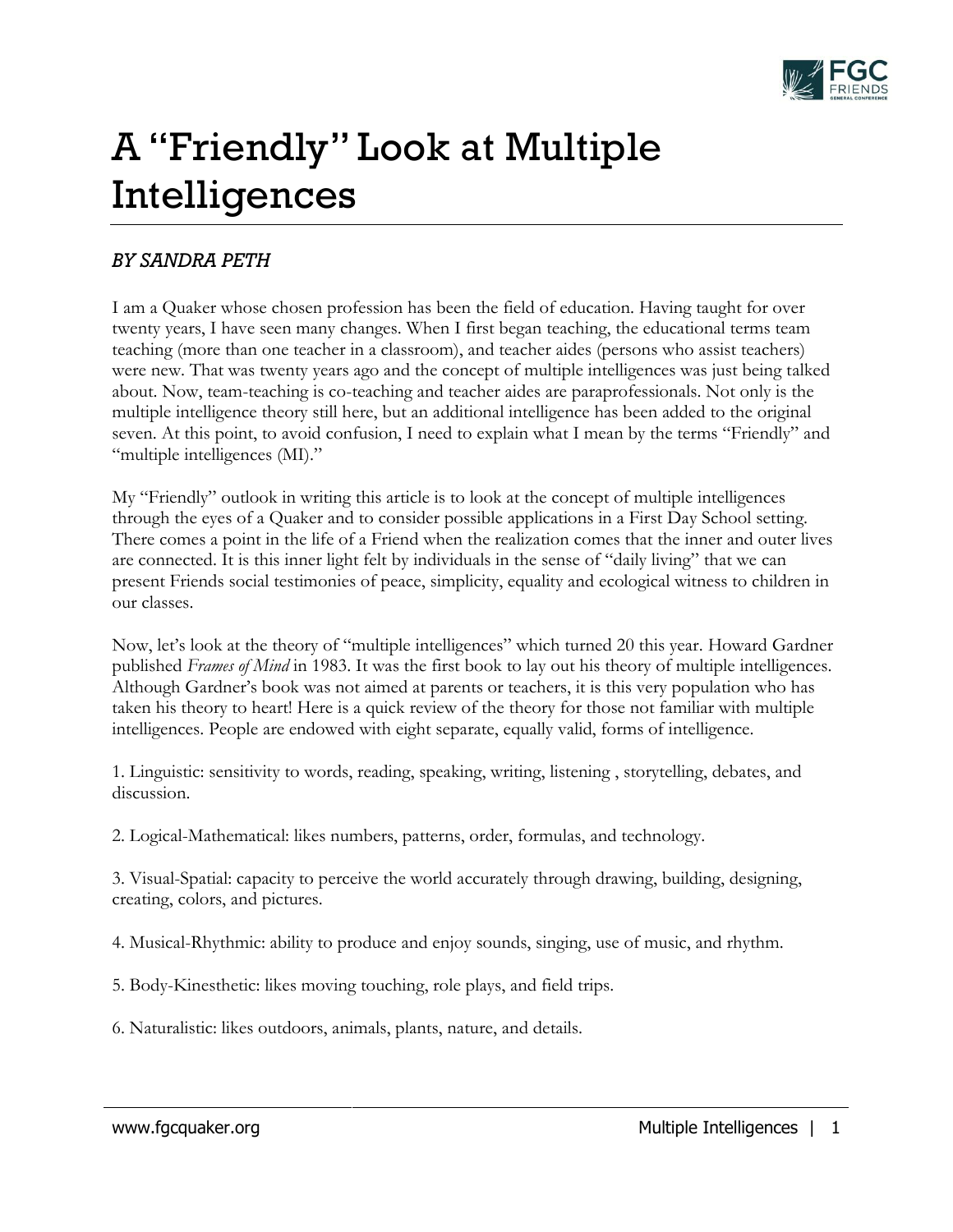

7. Intrapersonal: enjoys self reflection, pursuit of own interests, wait time, goal-setting, ethics, and morals.

8. Interpersonal: enjoys interaction, collaboration, social relationships, and being empathetic to others.

What does all this mean? Each child will have different personalities and abilities. Some children are jokesters and comedians while others are quiet, reserved, and serious. Although the intelligences are anatomically separated from each other, Gardner claims that the seven intelligences very rarely operate independently. Rather, the intelligences are used concurrently and typically complement each other as individuals develop skills or solve problems. For example, a dancer can excel in his art only if he has (1) strong musical intelligence to understand the rhythm and variations of the music, (2) interpersonal intelligence to understand how he can inspire or emotionally move his audience through his movements, as well as (3) bodily-kinesthetic intelligence to provide him with the agility and coordination to complete the movements successfully.

There is a natural temptation for the educator to teach using his or her own preferred intelligence(s) and style of learning, for this is most comfortable. This approach, however, is not the most effective in the classroom. The wise educator will not limit lessons to only one intelligence, but will vary both the approach and the pace, offering a variety of ways to engage the learner. Besides increasing the interest level, utilizing a variety of intelligences activates more parts of the brain and facilitates learning. In the end, all the intelligences utilized work together to make for more fruitful lessons.

First, keep in mind that you are already off to a great start! The mere fact that you care and are willing to share your time with the students is already a good thing Also, take time to get to know your students and their strengths. This will not happen in one or two classes. However, if you listen carefully to what they share with you in the class, you will begin to have a sense of your students and their particular intelligence strength. Also, don't take lack of attendance personally. I found that after the opening few weeks of classes, I might have only one or two students in First Day School. Families begin to travel, illnesses occur and attendance in general can decrease.

Here is a simple lesson on "sharing" which could be taught to a first or second grade class. You could begin by asking students their ideas on and experiences of sharing (interpersonal MI).After sharing an appropriate Bible or Quaker story about sharing (linguistic MI) you could ask students to respond to the story through art (visual spatial MI).The class could share a healthy snack (kinesthetic MI) and the children could be invited to reflect on how they might share something with someone when they get home (intrapersonal MI).

As a second example for further clarification, consider an intermediate First Day School lesson on racial justice. It would not only be beneficial to have learners hear and write about racial justice (linguistic MI), but to reflect (intrapersonal MI), create (visual-spatial MI), and possibly interact (interpersonal MI) on the same topic.

In review, the "theory of multiple intelligences" allows First Day School teachers to look for and teach to a broader range of talents and skills as they approach lessons. Remember, students will have